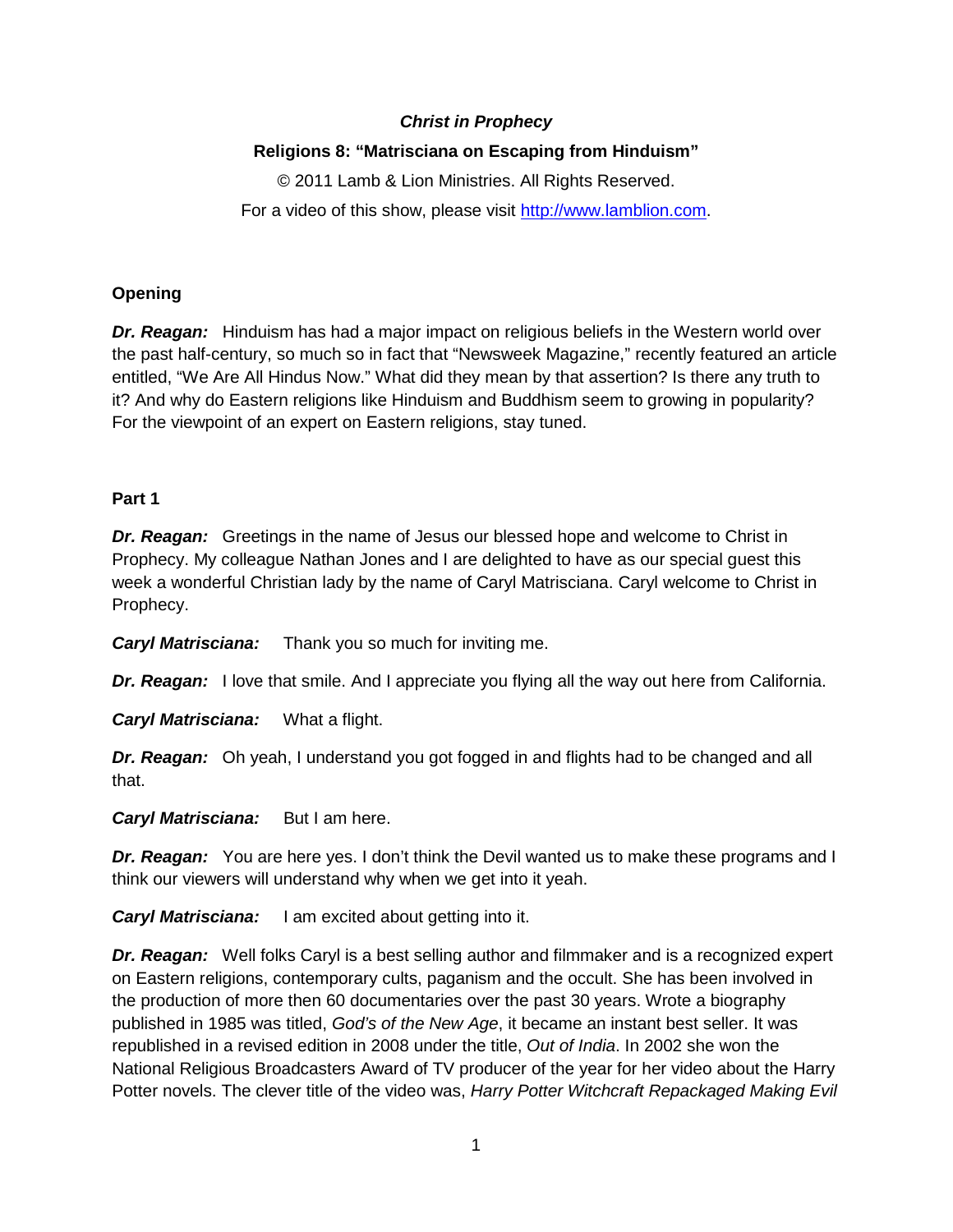*Look Innocent*. Some of her more recent video productions have been 1 in 2007 titled, *God's of Entertainment*, it was about the power of the mass media to influence and corrupt the values of society. In 2008 she released a hard hitting video called, *Yoga Uncoiled*, in which she exposed the dangers of yoga and debunked the popular idea that there can be such a thing as Christian yoga. In 2009 she produced another very hard hitting video entitled, *Islam Rising*, in which she clearly demonstrated that Islam is anything but a so-called religion of peace. She is currently putting the final touches on a new video production to be called, *Wide is the Gate*, it is an expose concerning the apostate Emergent Church Movement that is sweeping through evangelical Christianity today. Caryl tell us about how you became an expert on Hinduism.

**Caryl Matrisciana:** Well I wish I could take credit for it, but actually I was 5<sup>th</sup> generation born in India.

## *Dr. Reagan:* Wow.

*Caryl Matrisciana:* So it was my environment, it was my personal experience I was born in Calcutta India. Calcutta is named after the black goddess Kali who has her tongue sticking out, she has the 29 heads of her husbands who she has slaughtered and killed because she desires blood. So Kali got the steps of Calcutta, the steps to Kali was the city that I was born in. And I saw first hand incredible worship to Kali, the goddess Durga, Shiva he is the consort who has the serpent wrapped around his neck, serpent around his arms, serpent around his legs so that whatever he is thinking the serpent is thinking it for him, whatever he is doing with the serpent around his arms wherever he goes with the serpent around his legs. So serpent power is integral in Hinduism, actual in all eastern mysticism the serpent is raised as a being of power, knowledge and wisdom. And so I had this as a child growing up realized the power and the adoration of everyone around me for this sort of so called white incredible wisdom and yet as a little child I could feel the spiritual fear somehow, I can't explain it; it was just always an ongoing dichotomy.

*Dr. Reagan:* Well now tell us more about your background you were born of British parents?

*Caryl Matrisciana:* I was born of British parents my father was in the British military and my great grandfather before him in diplomatic service.

*Dr. Reagan:* Now were you brought up in a Christian home?

*Caryl Matrisciana:* Actually I was raised a Roman Catholic.

*Dr. Reagan:* Okay.

*Caryl Matrisciana:* Fifth generation Roman Catholic.

*Dr. Reagan:* And a very devote one.

*Caryl Matrisciana:* Very devote because in India and because of my fathers dividedness my life was orchestrated by Jesuit Priests and by nuns who they advised my father as to which schools I should go to. And so even when I was sent to boarding school later on in my life in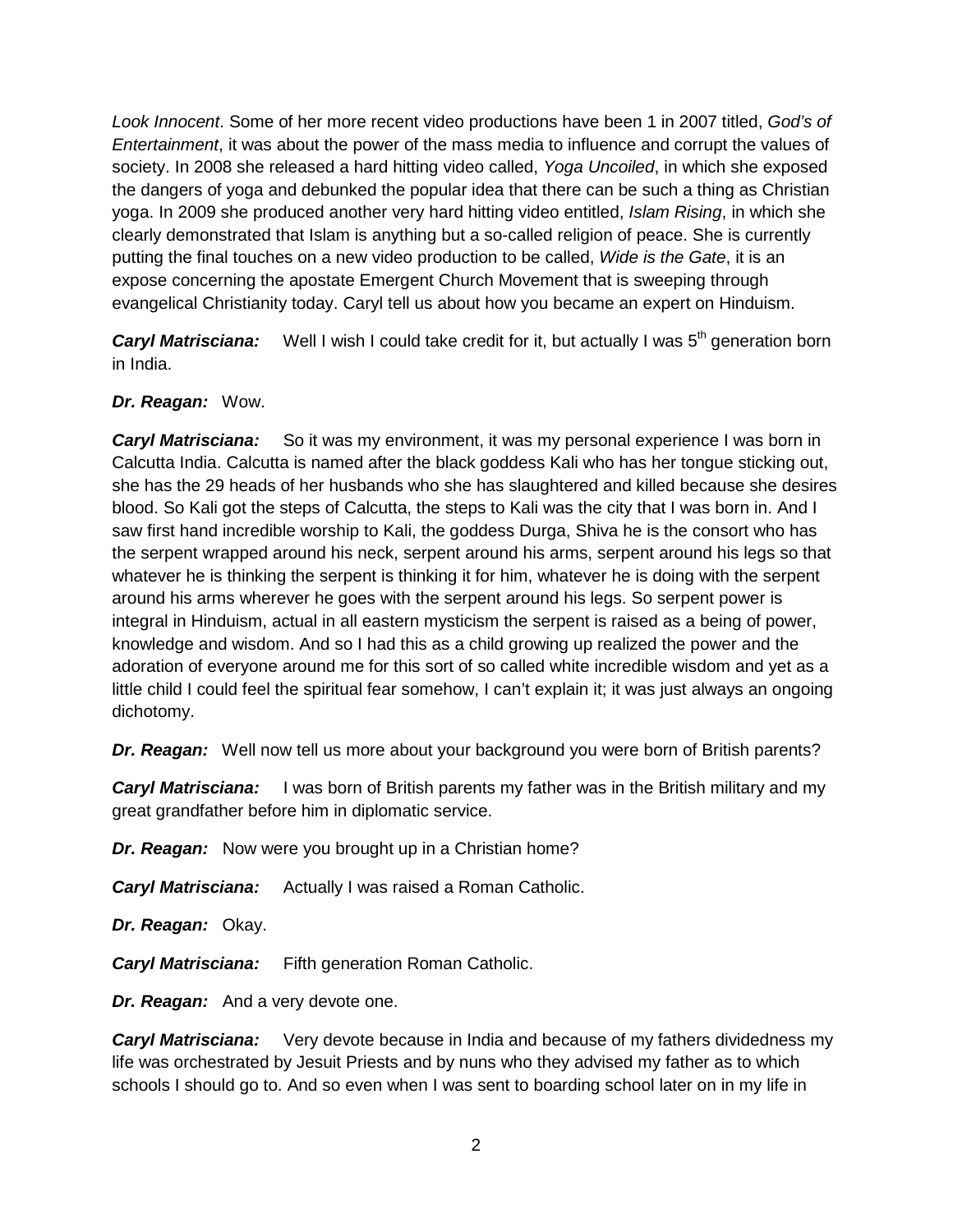England it was under the protection of the nuns, the convent, the Sacred Heart Convent that they had decided and put together.

*Dr. Reagan:* And so were you introduced to principles of Hinduism by anyone.

*Caryl Matrisciana:* Well you know interestingly in every country that Roman Catholicism is it takes on the culture of the country.

*Dr. Reagan:* Yes that is true.

*Caryl Matrisciana:* So in India Roman Catholicism is actually deeply influenced by Hindu mysticism. So it was a very easy step for me after I left school about 17, 18 being introduced in those days London, I just come to London we left our parents, my parents had left India, we came to England in the late 60's where swinging London the Beatles were in there, the "Hair," the theater show was absolute number 1 swinging hit. And I remember the promotion of Hinduism and yoga had been completely repackaged for the West. The Hare Krishna's Devotees were going down the London streets, Oxford Street in their orange garb crashing their cymbals Hare, Hare, Hare, Rama, Rama, Rama. And I used to remember I heard this as a child in India but it was much darker, it was sort of blacker. It hadn't been repackaged for the western mind the way that Hinduism came through the Beatles through Maharishi Mahesh Yogi, through transcendental meditation, through the celebrities so that when the celebrities talked about eastern meditation, eastern mysticism, yoga, it came packaged with celebrities status and it was very appealing as we were young people growing up in our 17, 18, 19, 20's seeing our superstars turning to drugs and eastern mysticism of course we wanted to be involved too.

**Dr. Reagan:** Well in your book, wonderful book which were are going to tell our viewers more about later on called, *Out of India*, in this book one of the things that really stands out is you tell about when you got to London and you were 20 years old, I think this was in 1966 that you went to see a musical and that it was like a life transforming event, a spiritual event. What was the musical?

*Caryl Matrisciana:* Yes, it was, *Hair*, it was, *Hair*, and it was transforming.

**Dr. Reagan:** And you had thought you had found the truth.

*Caryl Matrisciana:* Well yes, and really what was incredible about that was it was the manipulative way that music had now come into that generation, of course now it is in this generation who are consumed with music and the powers of music. But music was the conduit to take you into spiritual realms and without even realizing the spiritual realms that I was being taken into was this polished Hinduism and yoga that I had just come out of. But in India you could see it, the way, you know there are 100's of idols, 1000's of idols in the trees, in the monkey guard, in the elephant guard. And the cow in the middle of the street which you car is not permitted to move, if a cow is in the middle of the street because that is god.

*Nathan Jones:* Sacred cow, huh? That is where we got the term.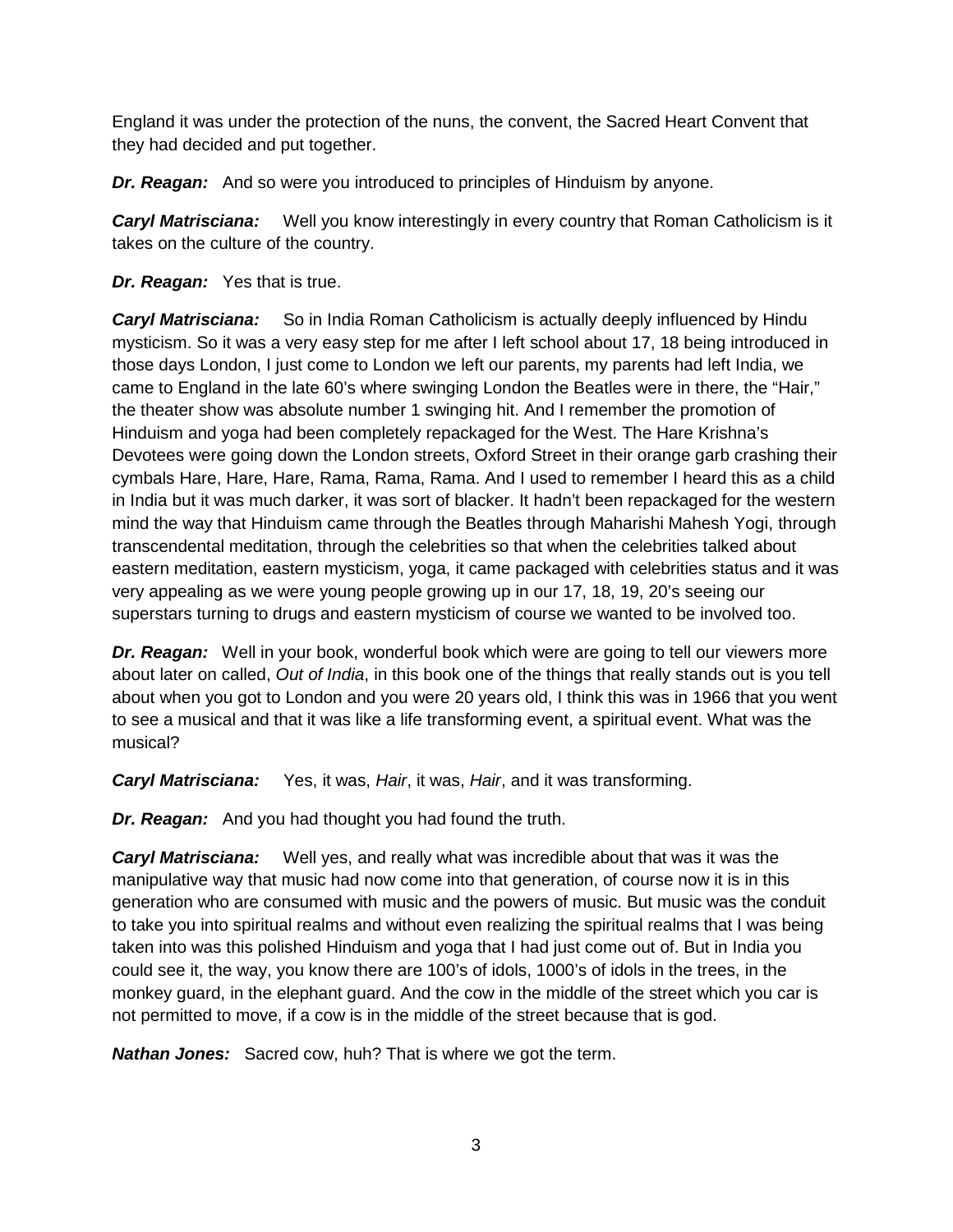*Caryl Matrisciana:* A sacred cow, a holy cow. You can not move the cow, the deity of the street at that moment can hold up your meetings but you can not kick that thing out because you can't kick god. But you see it's not only the cow, every animal, every living thing is divinity; the trees, the rats there are rat temples.

*Dr. Reagan:* Yes, there is a rat temple, yes.

*Caryl Matrisciana:* Snake temples, so the idea of being one with divinity is part of Hinduism, and yet in Roman Catholicism I was raised with the idea that Jesus Christ on the cross was sort of a divinity I couldn't reach because I had to go through Mary, and I had to go through prayers, and burning candles and had to go through mass and through benediction, and my daily devotionals. So it was a God that wasn't reachable, but in Hinduism everything is divine and so the conflict is huge.

*Dr. Reagan:* I want to come back to a point you just made. You inferred that the Beatles were very important in packaging Eastern Religion to be acceptable in the West, develop that.

**Caryl Matrisciana:** Well the Beatles of course were out of England, North England group young kids played their band in the garage in Liverpool.

*Nathan Jones:* The original garage band.

*Caryl Matrisciana:* Liverpool access, the original garage band, yes. Discovered by Radio Luxemburg promoted by English titles that then suddenly swept across to America.

*Dr. Reagan:* But they seemed so innocent at first, and then what happened to them?

**Caryl Matrisciana:** Well they were sweet little love songs. I think the point is that they got rich very quickly from a garage in Liverpool to suddenly having adulation worldwide can go to ones head.

*Dr. Reagan:* "More famous then Jesus." John Lennon said.

*Caryl Matrisciana:* John Lennon said that, that was his quote. And I think what happens is that the, and I know from my personal experience because I very quickly in the swinging 60's rose to being a top model and went from England to America. When you get fame and money so quickly life becomes kind of empty because you have no value on the richness that you have acquired so quickly and then you start looking for spiritual things. But the spirituality that was around in those days was Eastern Mysticism because these gurus from the east were flooding into.

*Dr. Reagan:* Yes, and they came under their influence.

*Caryl Matrisciana:* And everybody came under their influence, in fact Maharishi Mahesh Yogi did an incredible marketing ploy he used the Beatles and all the Hollywood celebrities that were involved and flew them out free to Rishikesh which is the northern part of India where the goddess flows with all of her energy and powers out of Rishikesh to the whole of India. So here you've now got the indoctrination of these celebrities who are trendsetters for the world and they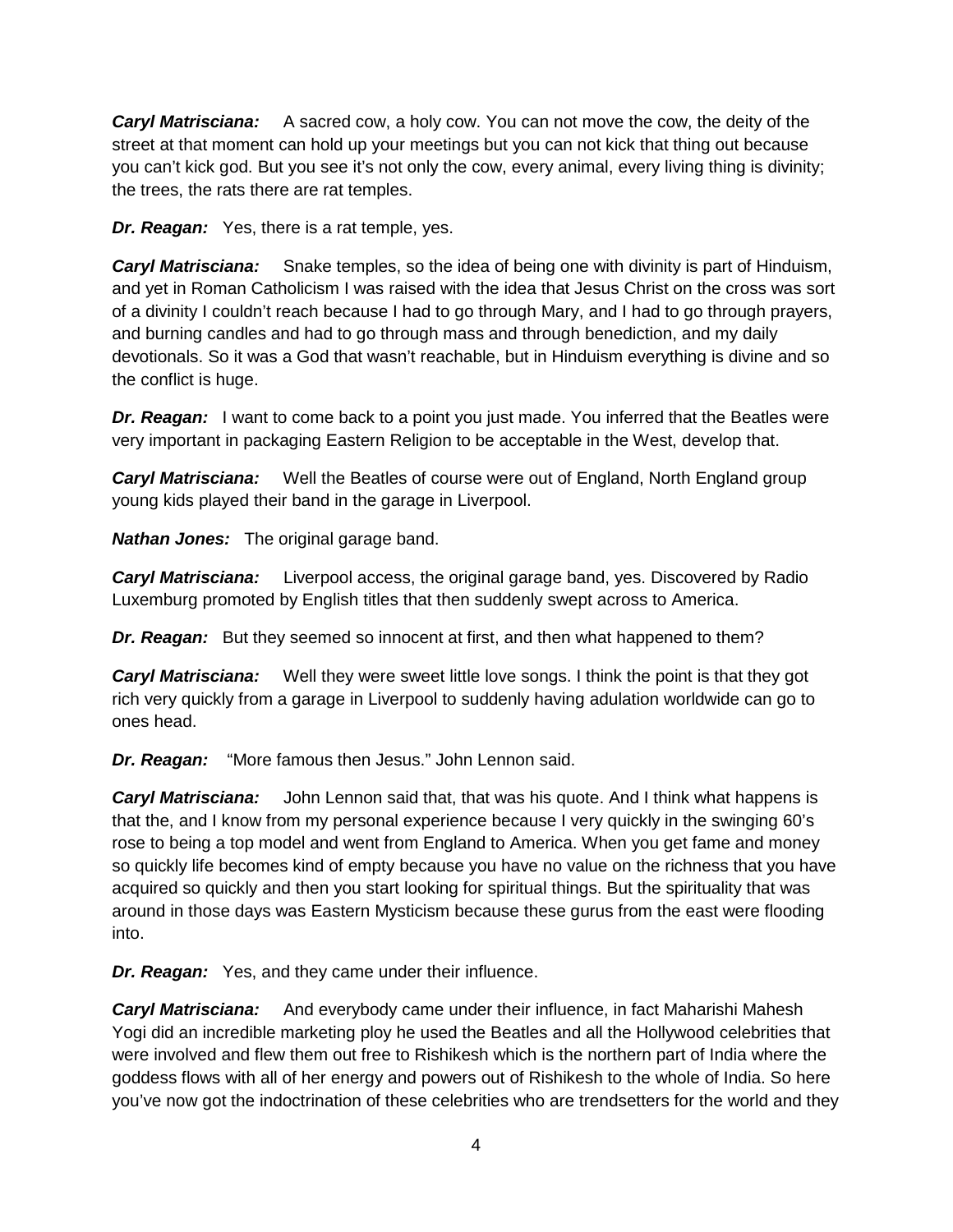are being filmed all the time. So that when the came back to the west they came indoctrinated and they….

*Dr. Reagan:* In fact they put out a new album, *Sergeant Pepper's Band*, I believe it was called in which they had an album cover where they were standing in front of a grave for the Beatles it was symbolic of we are burying the old Beatles and we are becoming the new ones and we are very much involved in Eastern religion.

*Caryl Matrisciana:* And every one of their songs as you got more and more involved in the lyrics of their songs because they started off as sort of sweet little love songs.

# *Nathan Jones: I Want to Hold Your Hand*.

*Caryl Matrisciana:* Yes, and then as you got involved in their lyrics through the transformation of lyrics and music we became Eastern devotees whether we liked it or not. Whether we even understood it, "imagine," "I am you, you are me," "he is she," these were all words in the songs which is that god is everywhere, we are all divine.

*Dr. Reagan:* Okay you start out as a Roman Catholic in India mainly going through the motions, not having a real personal relationship with God, but doing all the things that you do there. And then you get involved in this new form of Eastern religion brought into the West and you get all caught up in the hippie movement and that sort of thing. Where did you meet the Lord?

*Caryl Matrisciana:* Well, interesting you see that was pre-New Age after that this thing got called the New Age and this New Age spirituality has crept into the whole of society now. But in those days because you were on a mystical search, a spiritual search even if it was for Jesus it was still called a mystical spiritual search. I mean nobody differentiated between the two because Jesus was one and one in all, and it was actually on a modeling job in Chicago that I through another two models that were on the job, it was a wonderful story, I have written it in my book.

# *Dr. Reagan:* Yeah.

**Caryl Matrisciana:** It is a little too complicated to get into in full but the point was I was taken to the back room.

*Dr. Reagan:* They invited you to Bible study, right?

*Caryl Matrisciana:* Well I didn't know it. If had known it was Bible study I promise I wouldn't have gone because I did not, I thought Jesus was very narrow minded because in my New Age embrace of everything Jesus was too narrow, the Bible was too narrow, Christians were hypocrites and bigots. I was by this time a complete lover of peace, and to the environment, a vegetarian, a feminist. I did yoga, I contacted spirit worlds, I was gung-ho for the New Age.

*Dr. Reagan:* Wow.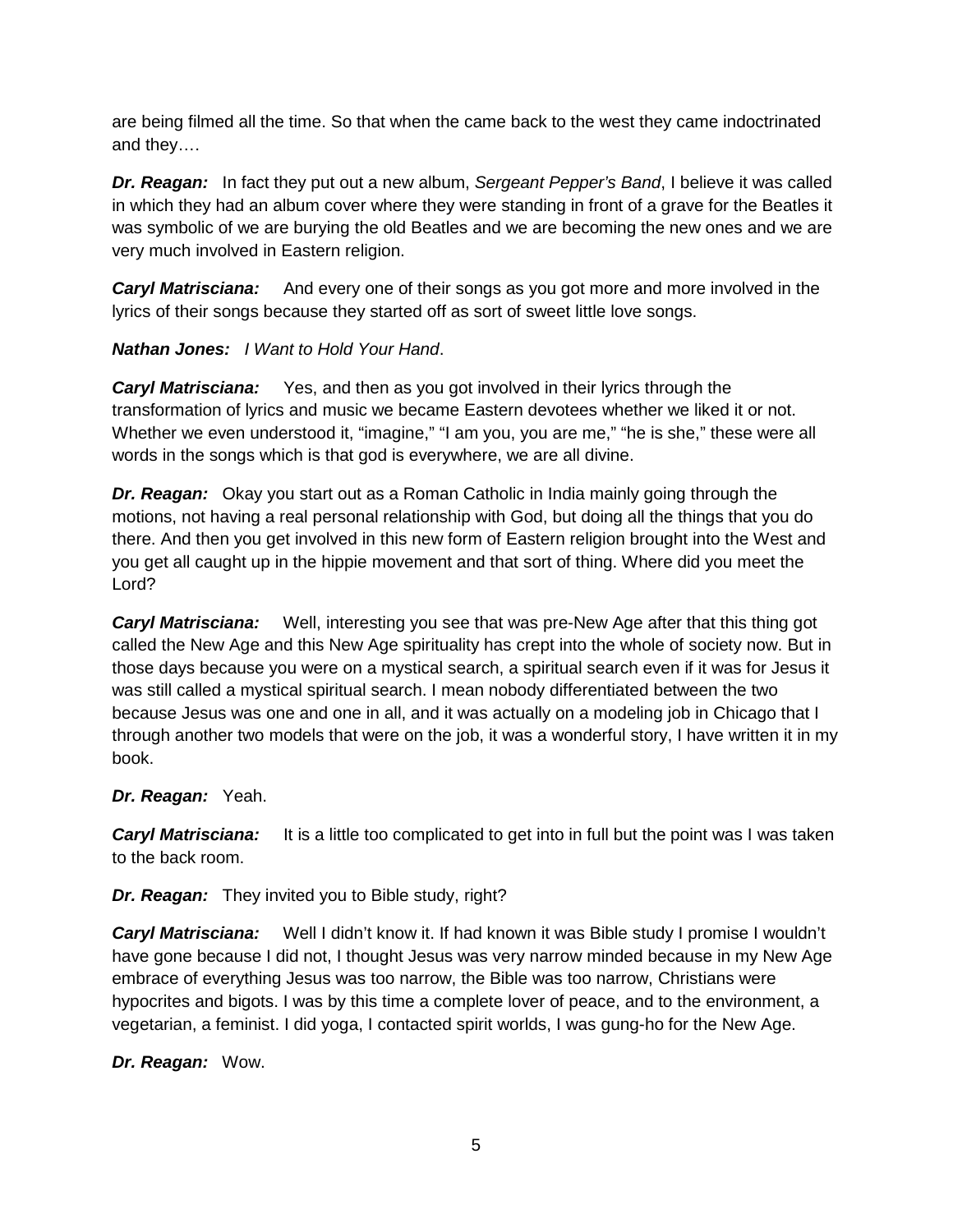*Caryl Matrisciana:* And these friends invited me to a party in downtown Old Chicago and I thought there was going to be drugs there. I didn't realize that I had gone into a Christian bookstore because the Lord had so blinded my eyes. I was raised and I'd done graphic-design, I was an art student but my eyes could not see all the graphic images because you know when I came out why. But I went into the backroom where I thought everybody was passing around drugs because this was such a happy group of people, they were smiling and they were at peace. And I wanted to see where the joint was and there was nothing there, but I saw this man, this young bohemian sort of hippie reading from a well worn book in the corner, and he was reading and everyone was listening. And slowly I started realizing he was talking about God that tuned me in, that God words in the environment that you are in, that tuned me in, so I came off the idea of looking for where the drugs were passing and realized something incredible about the authority of this man, I didn't know what it was but he spoke with an authority. And afterwards they prayed and their prayers were very personal, I remember thinking that because I had been raised on the rosary and rote prayers sort of repetitive prayers. And this was very free for all praying and I was so touched by that I went to him afterwards and I said, "Thank you very much for this." And he said, "How long have you been a Christian?" And I said, "All my life."

#### *Nathan Jones:* Oh.

*Dr. Reagan:* Oh, you did? That was your answer.

*Caryl Matrisciana:* That was my answer, "all my life," because and that is the confusion today, a lot of people who aren't Christians think they are but I truly believe that I was a Christian. So I said, "All my life." Here I was doing yoga, contacting spirits, involved in spiritism, I was involved in every occult, satanic possibility that I could have been involved in that era of my life. So he asked one other question which completely changed my life, "When did you accept Jesus Christ into your life?" I had never been asked that question, I didn't know, I didn't know that. And I think he felt me stumbling and he came in right there with a 12 minute Gospel which is a power of God onto salvation, 12 minutes he had me riveted, I was focused I realized that there was somebody who had died for me that loved me so much that he died for me. I had a lot of boyfriends by that time.

*Nathan Jones:* A model of course.

**Caryl Matrisciana:** All of them told me that they loved me, but none of them would have died for me, I promise you.

[Laughing]

*Nathan Jones:* That's true amen.

**Caryl Matrisciana:** And just to know that somebody died for me it totally changed my life.

**Dr. Reagan:** Wow, the love of God.

**Caryl Matrisciana:** And he said, "Would you like to accept Jesus Christ into your life right now?" Of course! I mean how could you deny inviting somebody who loves you so much that He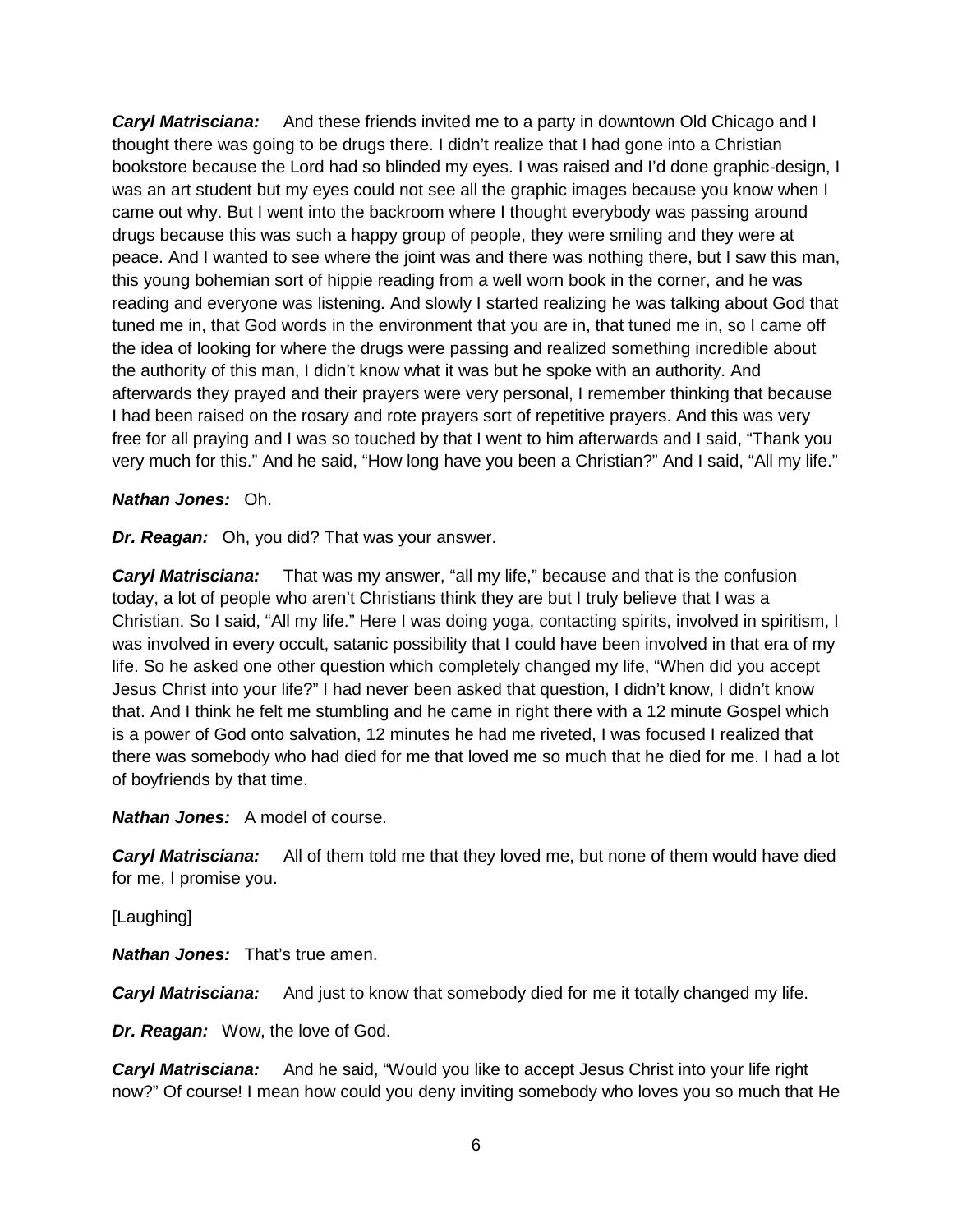gave His life for you. And at that moment it was almost like a vacuum cleaner came into my life, every one of my transgressions was wiped away. I was slated clean, I walked out of that little room at the back and the room that was in the front was a Christian Bookstore with 100's of books all about Jesus.

[Laughing]

*Nathan Jones:* Your eyes were opened now, you could see that?

*Caryl Matrisciana:* I thought how did I get in here not realizing?

*Nathan Jones:* Spiritually blind huh?

*Caryl Matrisciana:* It was incredible.

**Dr. Reagan:** What a story. Well we are going to take a break for just a moment and we'll come back and talk about the impact of Hinduism on the West.

## **Part 2**

*Dr. Reagan:* Welcome back to our interview of Caryl Matrisciana we have been talking about her journey from Hinduism to Paganism to Christianity. Caryl I want to thank you for the testimony you just shared with us. Man I was tingling all over and wanted to stand up and shout hallelujah and everything else it was great, it is one thing to read about it in your book it is another thing to hear you tell about it. Going into a place looking for drugs and coming out with Jesus Christ well I mean that is really something. I tell you what I would like for you to just tell our viewers how they can get in touch with you get on your newsletter mailing list, so would you just look in that camera and tell them.

**Caryl Matrisciana:** Well thank you so much, yes actually you can just go to my name it is spelled differently C-A-R-Y-L, so it is www.C-A-R-Y-L-tv.com, Caryltv.com. And you can subscribe we have a free newsletter that comes out very regularly on contemporary issues; how the New Age Movement and all the new nuances and the new spirituality are coming into our churches and into Christianity. And thank you.

*Dr. Reagan:* Okay Caryl.

*Caryl Matrisciana:* And all the movies .

*Dr. Reagan:* Alright.

**Caryl Matrisciana:** You get a 10 minute trailer and you have a preview of all the movies that we have made.

**Dr. Reagan:** Okay. Now Caryl I want to talk with you for just for a moment about the impact of Hinduism on the Western World and also on Christianity and I would like to do it by quoting to you from a *Newsweek Magazine*, article that I just thought was phenomenal. The article was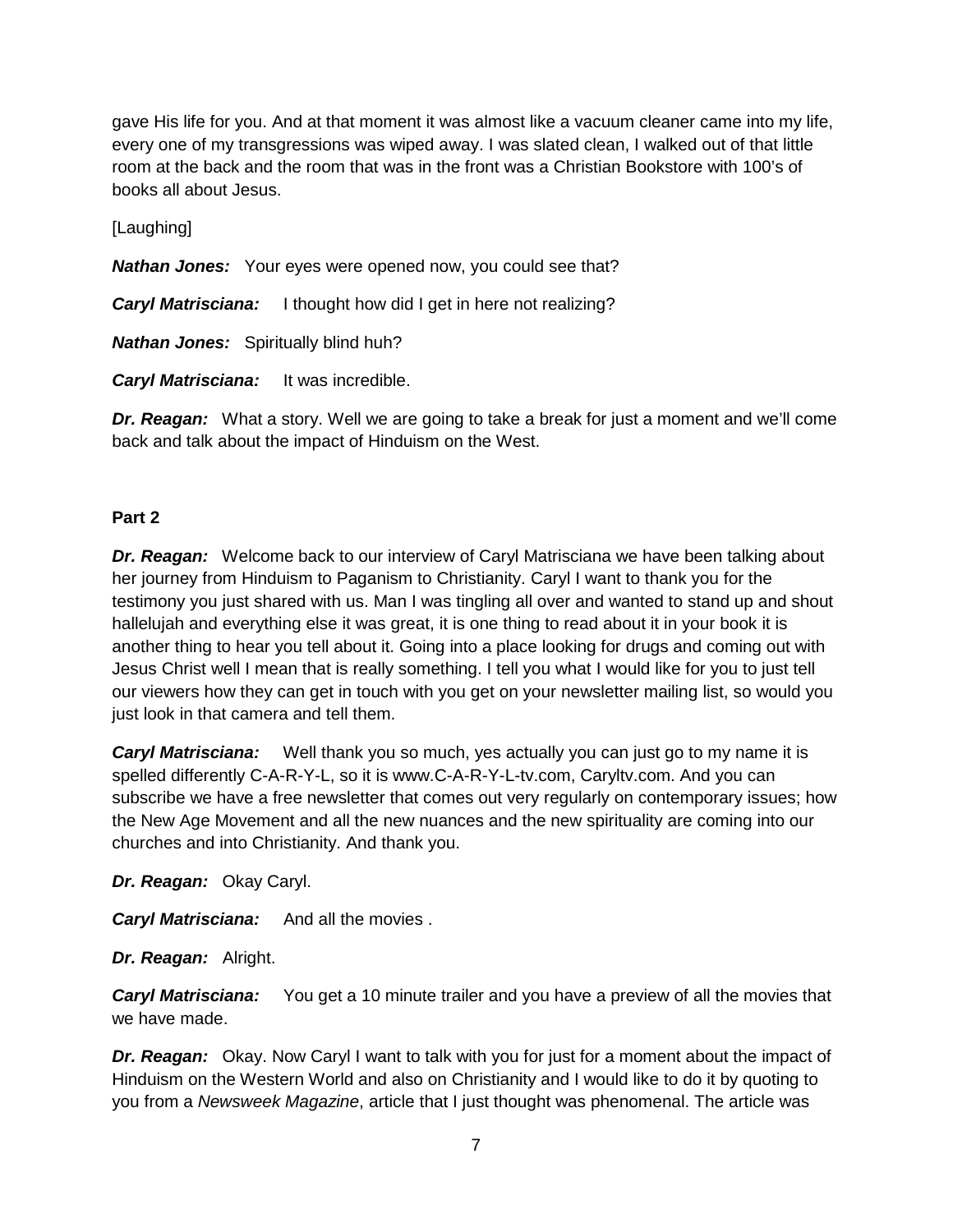entitled, *We Are All Hindus Now*, and it said, "America is not a Christian nation, we are it is true a nation founded by Christians and according to a 2008 survey 76% of Americans continue to identify themselves as Christian. But according to a 2008 Pew Forum Survey 65% of Americans believe that many religions lead to eternal life including 37% of white evangelicals the group that is most likely to believe that salvation is by Jesus only. Also the number of people who seek spiritual truth outside the church is growing, 30% of American's call themselves spiritual and not religious according to a 2009 "Newsweek," poll and that is up 24% since 2005. Stephen Prothero a Religion Professor at Boston University has long framed the American propensity for the divine, deli, cafeteria religion as very much in the spirit of Hinduism."

**Caryl Matrisciana:** Well as I told you earlier I thought myself a Christian and yet here I was involved in all of these New Age new spirituality, pagan, Occult, Hindu, Eastern mystical practices and yet truly, truly believed I was a Christian. So I can see where a huge percentage of people would answer that kind of survey saying, "Yes I am a Christian," but do they actually understand Biblical Christianity. That's the difference.

**Dr. Reagan:** Most are probably what you would call "Cultural Christians," just born into a Christian society, go to church, but never really know the Lord.

**Caryl Matrisciana:** No, and that's the danger because we are all born with a vacuum inside of us to know God, and if society through the celebrities, through movies stars who are turning towards Buddhism, Hinduism, even our Christians from the pulpit that are speculating, not even speculating recently Rick Warren was right on there inviting his 3 expert guests who are all involved in Eastern Mysticism, Hinduism, Transcendental Meditation to come onto the screen. And so if you've got a pastor like Rick telling the people to follow their health and well-being program and you think here is a Christian telling me to do things, you don't realize that all of this is becoming confused and in enmeshed in our Christian culture, in our Christian churches that are embracing Eastern mystical ideas.

**Nathan Jones:** How do we identify that then? I mean you grew up in Hinduism you've lived through Hinduism in an American type in the British setting but for the rest of us who believe that we are in a Christian nation, or even maybe a post-Christian nation, how can we identify that Hinduism has reached into the United States and where is taking hold?

#### *Dr. Reagan:* Or even into our church?

*Caryl Matrisciana:* That is a great question and you know there is only one way that is to really know your Bible. See it was the first time that evening when I gave my life to the Lord Jesus Christ that I went on a crash course because they told me, "Have you got a Bible?" I said, "No, Bible?" A Christian all my life.

*Nathan Jones:* Christian don't need that.

*Caryl Matrisciana:* I didn't know that I needed a Bible. I read the Bible from cover to cover in those 6 weeks, 5 times.

*Nathan Jones:* Wow.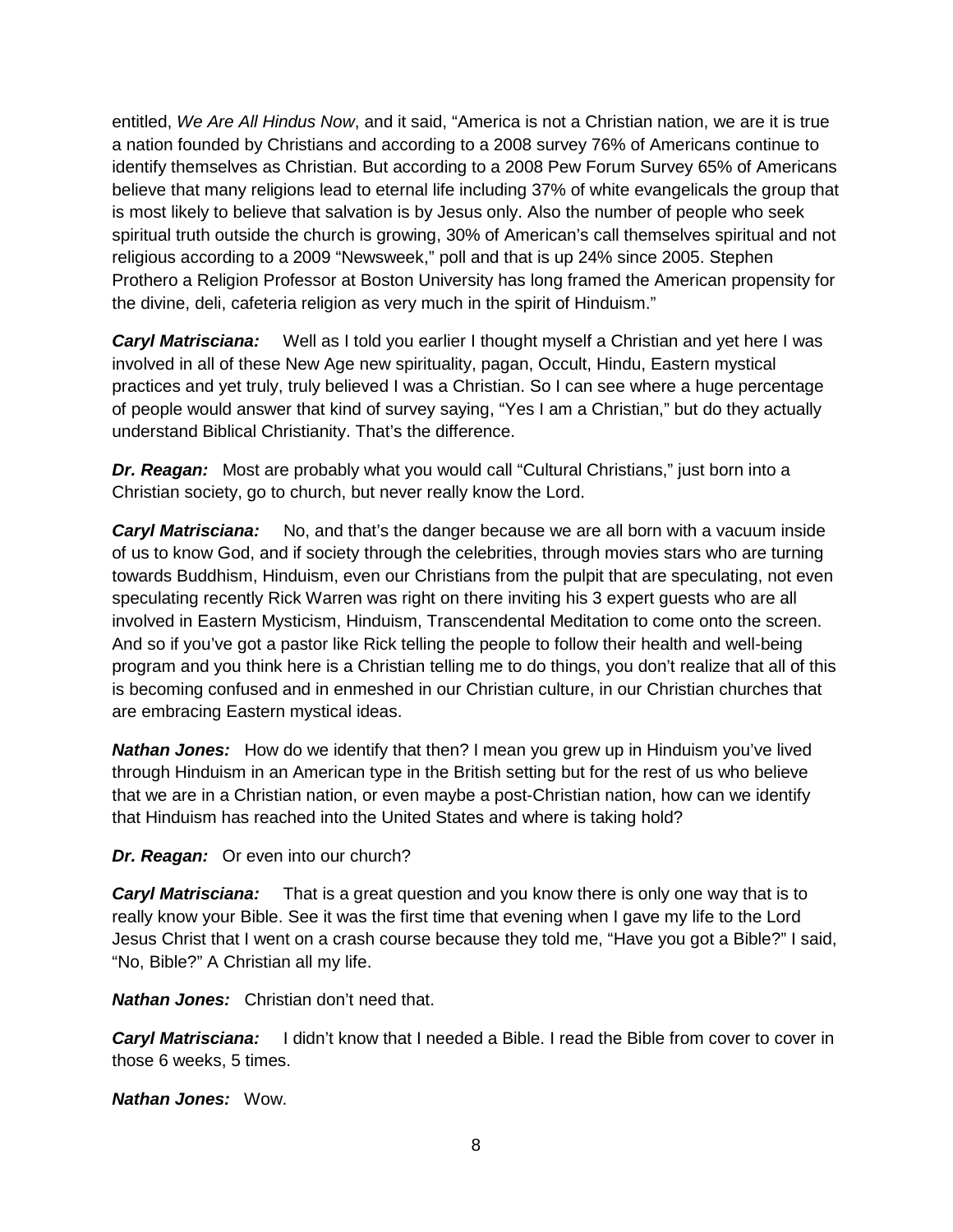*Caryl Matrisciana:* Because I had a hunger.

*Dr. Reagan:* When you give your life to something you really give your life.

*Caryl Matrisciana:* Right you suddenly realized you have been missing the bread of life, the water of life, the food of life and you just…

*Nathan Jones:* Filling that desire, right.

*Caryl Matrisciana:* …it suddenly fills it up. So I think the way you can really tell a transformed Christian is if they have a love of the Word, love of the truth, and then they are filled with the Holy Spirit that then applies that truth to in answer to your question, to be able to discern what is evil and what is good. Because you can work out from that survey for instance that talked about that many Christian believe that there are many paths to eternal life. Not true, if you know the Bible Jesus says, "I am the Way, the truth and the life you get abundant life through me. I introduce you to the Father you can only come to the Father through me."

*Dr. Reagan:* But you see our major value today Caryl in American society seems to be tolerance and that is so intolerant to say Jesus is the only way.

*Caryl Matrisciana:* Yes, because that is a part of Hinduism. You see Hinduism is all embracing, it believes that all paths lead to God, that you can have your truth, you can have your truth we can all have our truth and let's have unity.

*Dr. Reagan:* And you can have the elephant god, and I can have the rat god.

*Nathan Jones:* Why is that? What is their view of God then?

*Caryl Matrisciana:* Well God is a consciousness and it is a consciousness that you have to connect to mystically, that was what yoga was designed for. Yoga is the only path into changing your mind, your consciousness to go within yourself to arouse the snake which is believed to be inside of you and then connect to God consciousness which is a force and then you realize your divinity. In Eastern Mysticism there is no such thing as sin, it is your ignorance that you are divine. So yoga and every mystical practice is to connect you with your divinity which will then connect you with the whole embracing universe.

**Dr. Reagan:** Reminds me of Shirley MacLaine and her books talking about, if you really want to find God you must go inward.

*Caryl Matrisciana:* You must go in. *Nathan Jones:* Like we have the answers? *Caryl Matrisciana:* Well and look what the Bible says, Jeremiah 17 says, *Dr. Reagan:* Yes. *Caryl Matrisciana:* "There is no good thing within us."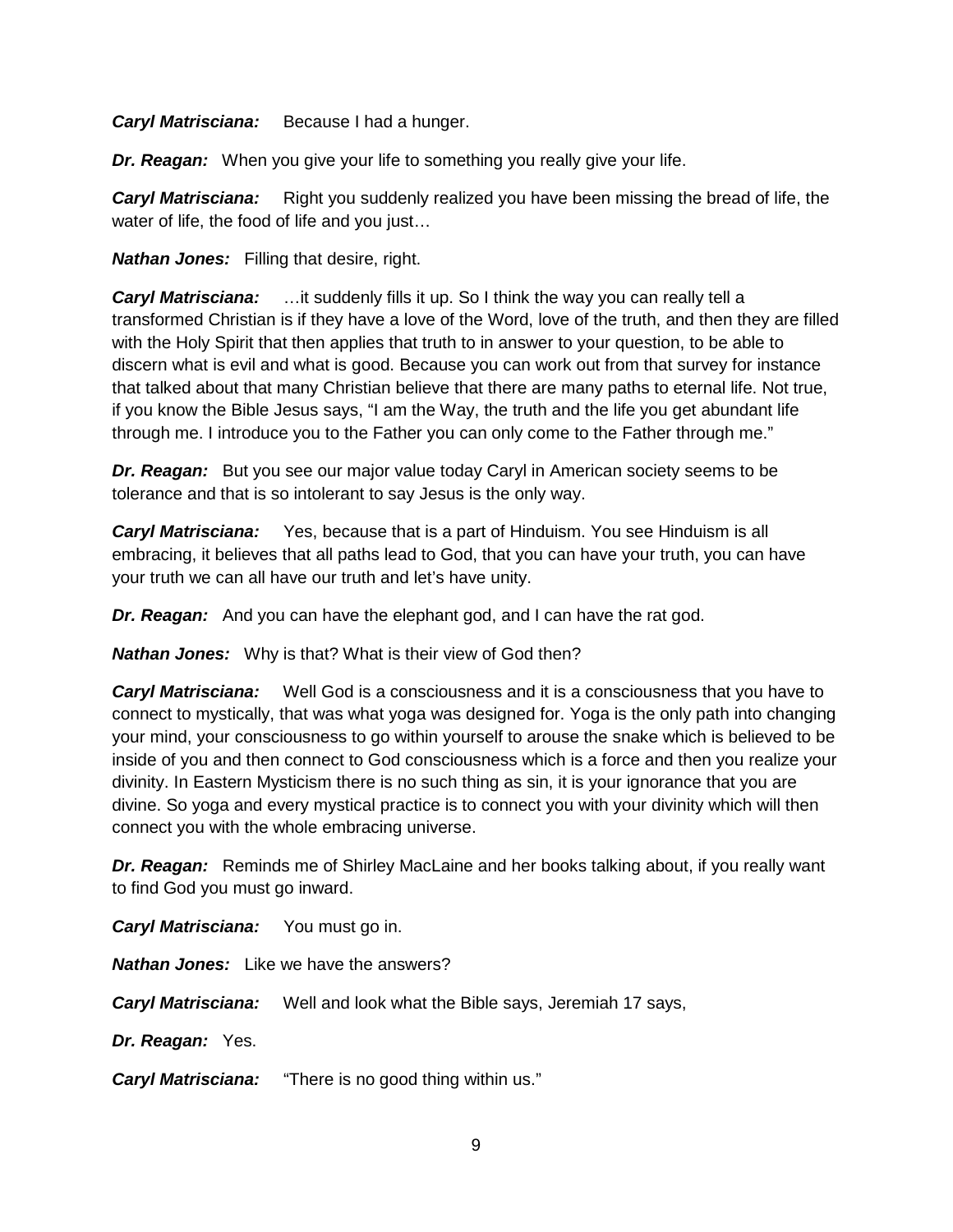#### *Dr. Reagan:* No.

*Caryl Matrisciana:* Jesus says, "That what comes out of our mouth is what defiles us."

### *Dr. Reagan:* Yes.

*Caryl Matrisciana:* So to go in which is what I had been doing through Eastern Mysticism you get confused, you get lost, you start living subjectively, volitional processes take over, emotions become your truth, what I feel that's truthful, I feel that's truthful. But when I got redirected back to the Bible, I could then go to my objective truth and say, "Well what does God say about that? Is that, can I have eternal life, do all paths lead to God? Are we all divine? Can we all become one with everything?" So it has to be the Bible that becomes our yardstick and I tragically believe that hundreds of thousands of Christians in America go to church on Sunday but do not read the Bible. They have maybe a little Bible verse thrown up on a screen, multiple screens up there on PowerPoint's and stuff like that but they do not go and check what they are being taught against the Bible. In Acts Paul said that the Bereans were more noble minded then the Thessalonians because they searched the Scriptures daily and checked them against what is taught.

*Dr. Reagan:* How much more should they check you and me?

*Caryl Matrisciana:* Check me 100%.

**Nathan Jones:** What are some other things about Hinduism that you could definitely point out so we can say, "Hey you know let's stay away from that."

*Caryl Matrisciana:* I think anything that makes you rely on your emotions and your feelings and your experience.

*Nathan Jones*:Well that is very Post-Modern Emergent Church isn't it?

*Caryl Matrisciana:* That is, see the whole belief is that nothing is, truth is not absolute, that we can all find our own truth. And so when you have that coming into Post-modern thinking, into the seminaries, into Christians that are being trained to be pastors and then they go out onto the pulpit and say, "Well whatever you all believe is okay, I want to be politically correct. I don't want to offend anybody. You are not all sinner."Which is of course what Hinduism teaches, but that isn't what the Bible teaches.

*Dr. Reagan:* So if your pastor comes in and says, "We are going to have a lesson this morning on what, homosexuality for example and instead of saying what the Bible says, says, 'How do you feel about this. Let's talk about how you feel about it.'" You're really off on the wrong track.

*Caryl Matrisciana:* You're Hindu. Well in Hinduism homosexuality is embraced, In fact homosexuality is part of religiality or mysticism.

*Dr. Reagan:* Caryl I am sorry to say our time is up. I wish we could keep going on and on, but we are going to have to bring this to a close. Would you be willing to come back next week and talk with us about "Christian Yoga."